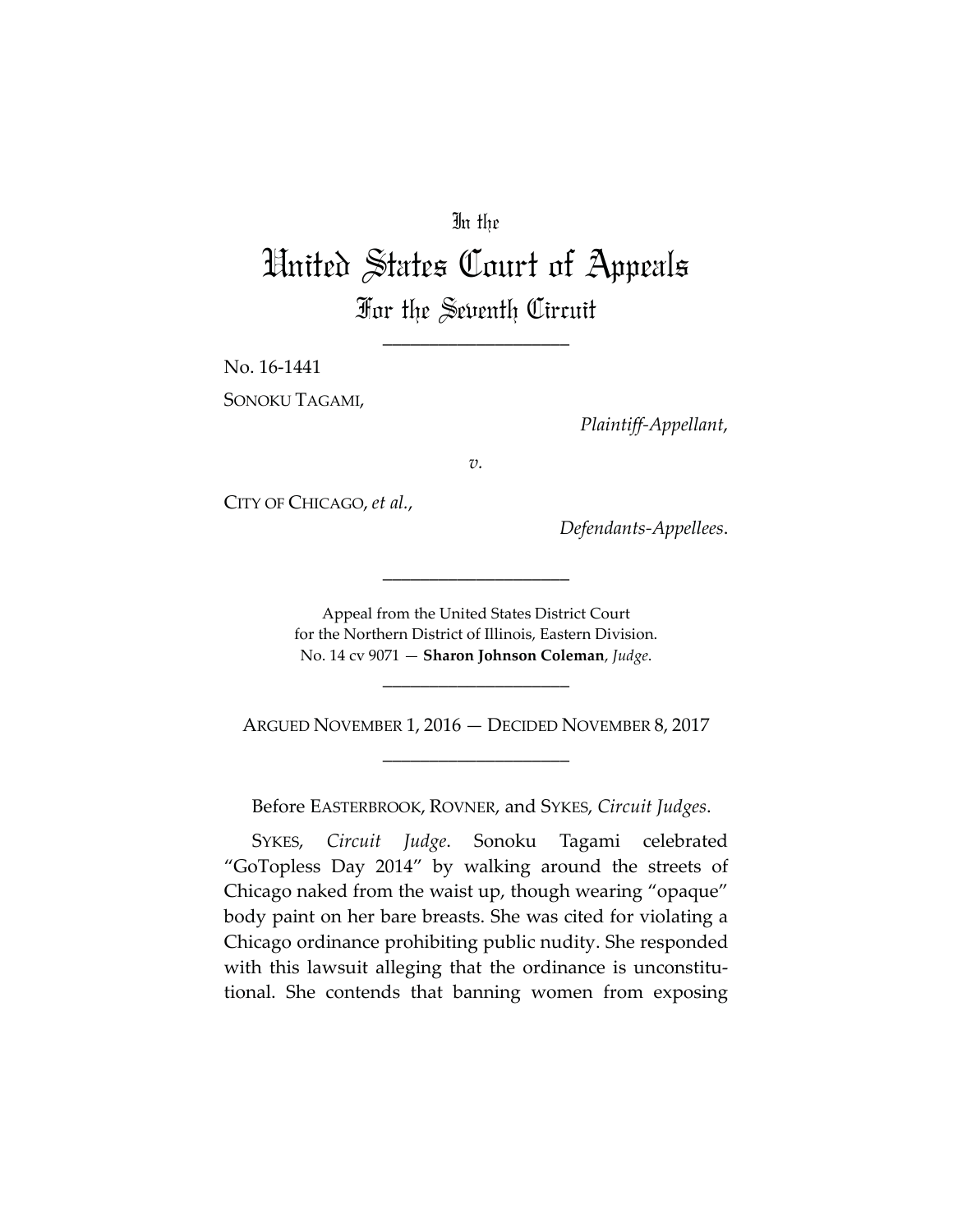their breasts in public violates the First Amendment's guarantee of freedom of speech and amounts to an impermissible sex-based classification in violation of the Fourteenth Amendment's Equal Protection Clause. The district court dismissed the suit and we affirm.

#### **I. Background**

Tagami supports GoTopless, Inc., a nonprofit organization that advocates for a woman's right to bare her breasts in public. On August 24, 2014, she participated in the group's annual "GoTopless Day" by walking about the City of Chicago unclothed from the waist up. Before doing so, she applied "opaque" body paint to her bare breasts. That did not suffice to avoid the predictable citation for public indecency. A police officer ticketed her for violating the city's public-nudity ordinance, which states that

> [a]ny person who shall appear, bathe, sunbathe, walk or be in any public park, playground, beach or the waters adjacent thereto, or any school facility and the area adjacent thereto, or any municipal building and the areas adjacent thereto, or any public way within the City of Chicago in such a manner that the genitals, vulva, pubis, pubic hair, buttocks, perineum, anus, anal region, or pubic hair region of any person, *or any portion of the breast at or below the upper edge of the areola thereof of any female person, is exposed to public view or is not covered by an opaque covering,* shall be fined not less than \$100.00 nor more than \$500.00 for each offense.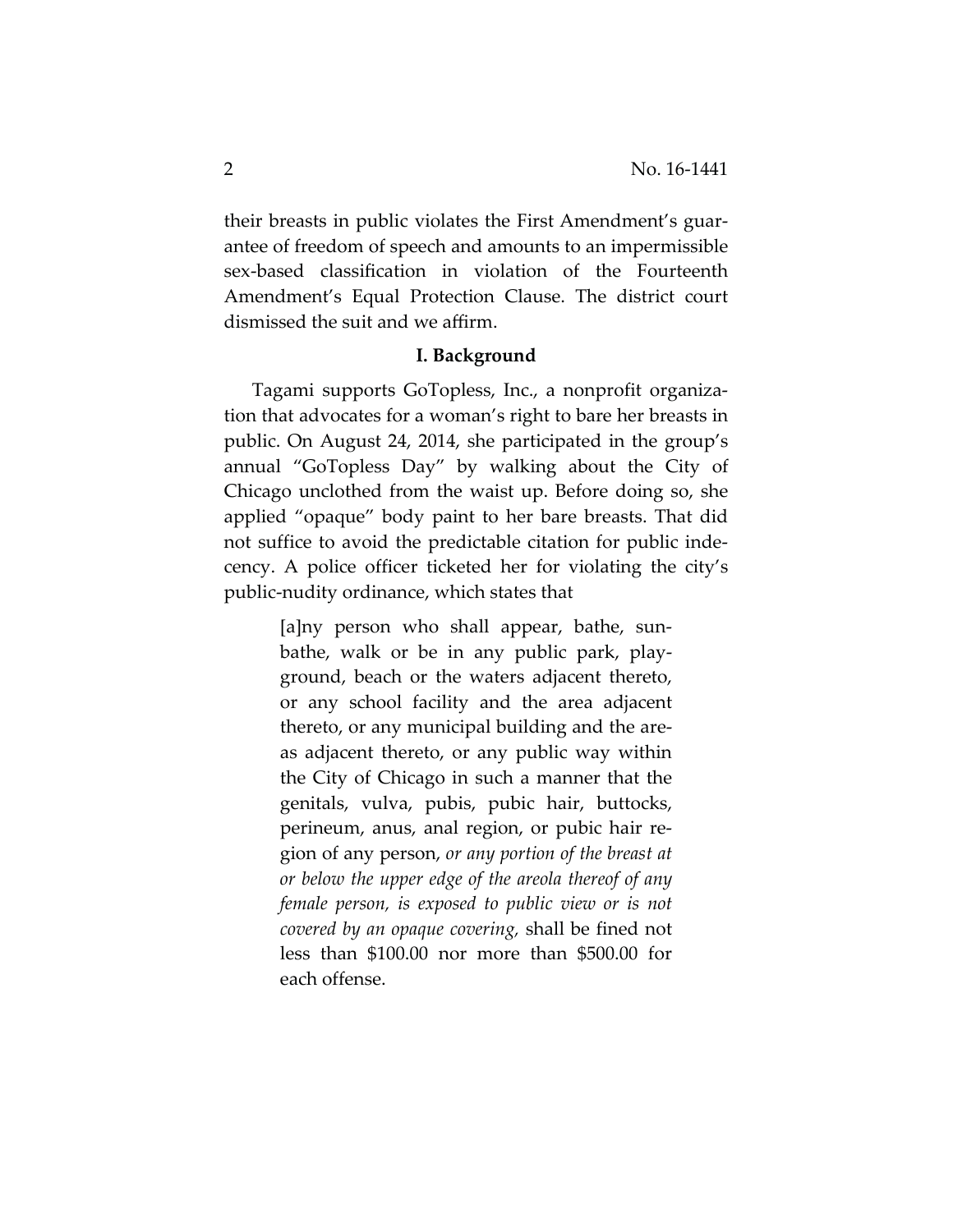#### CHICAGO, ILL., CODE § 8-8-080 (emphasis added).

Tagami contested the citation before a hearing officer but was found guilty of violating the public-nudity ordinance and ordered to pay a \$100 fine plus \$50 in administrative costs. Tagami then sued the City alleging that the ordinance is facially unconstitutional. As relevant here, she claims that the ordinance violates the First Amendment's guarantee of freedom of speech and discriminates on the basis of sex in violation of the Fourteenth Amendment's Equal Protection Clause.

The City moved to dismiss the original complaint for failure to state a claim. *See* FED. R. CIV. P. 12(b)(6). The district judge dismissed the equal-protection claim but allowed the First Amendment claim to proceed. Tagami then amended her complaint, reasserting both claims. The City again moved to dismiss, and the judge again dismissed the equalprotection claim. As for the repleaded First Amendment claim, the judge treated the City's motion as a request for reconsideration and reversed her previous ruling, dismissing that claim as well. Final judgment for the City followed and Tagami appealed.

### **II. Discussion**

We review the judge's dismissal order de novo, accepting Tagami's factual allegations as true and drawing reasonable inferences in her favor. *United Cent. Bank v. Davenport Estate LLC*, 815 F.3d 315, 318 (7th Cir. 2016).

Taking the First Amendment claim first, we begin with an obvious point: Chicago's public-nudity ordinance regulates conduct, not speech. Some forms of expressive conduct get First Amendment protection, but this principle extends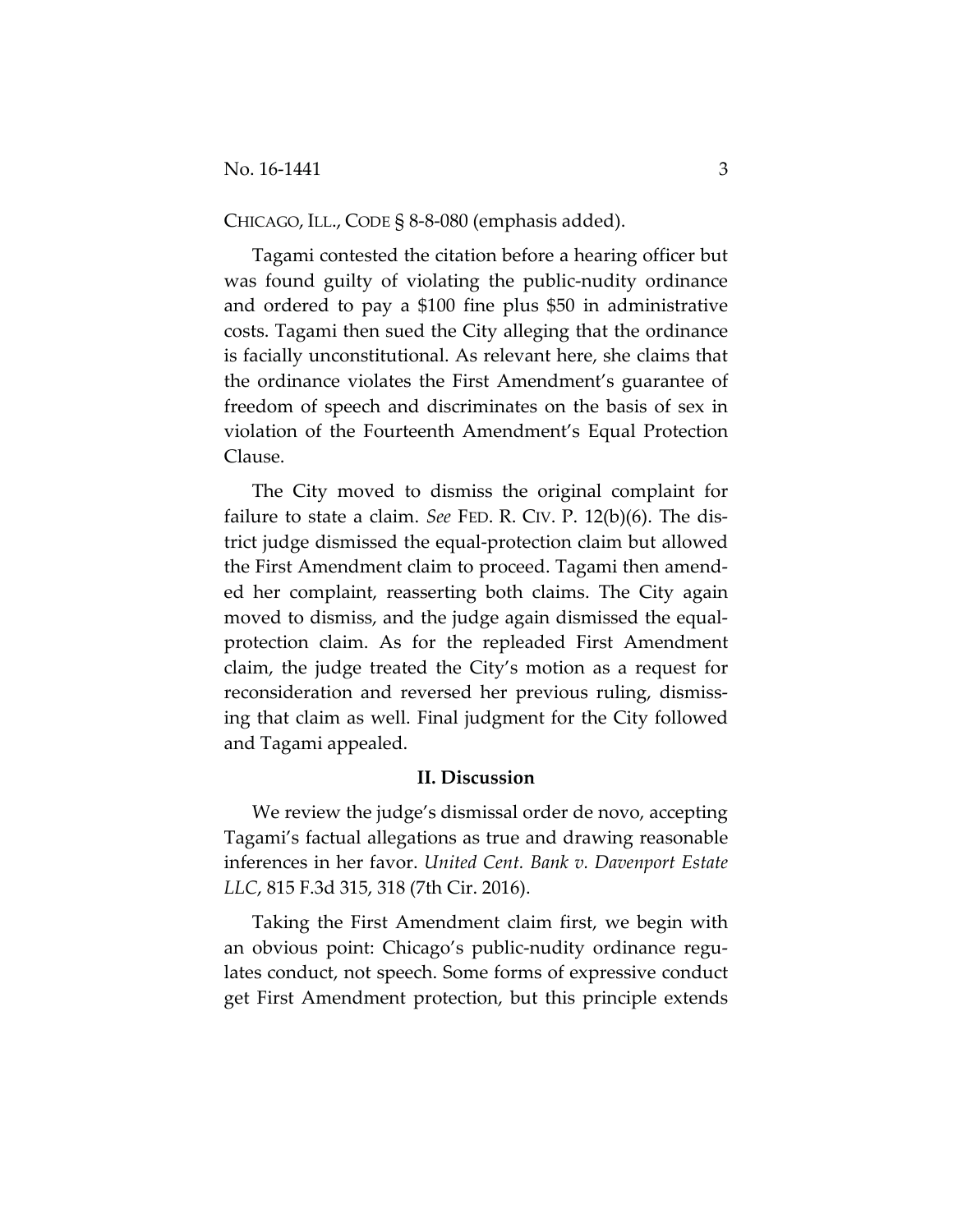only to conduct that is "*inherently* expressive." *Rumsfeld v. Forum for Acad. & Inst'al Rights, Inc.*, 547 U.S. 47, 66 (2006) (emphasis added). To fall within the scope of this doctrine, the conduct in question must comprehensively communicate its own message without additional speech. *Id.* Put slightly differently, the conduct *itself* must convey a message that can be readily "understood by those who view[] it." *Texas v. Johnson*, 491 U.S. 397, 404 (1989) (quoting *Spence v. Washington*, 418 U.S. 405, 411 (1974)). This limiting principle is necessary lest "an apparently limitless variety of conduct be labeled 'speech' whenever the person engaging in the conduct intends thereby to express an idea." *United States v. O'Brien*, 391 U.S. 367, 376 (1968).

"Being in a state of nudity is not an inherently expressive condition." *City of Erie v. Pap's A.M.*, 529 U.S. 277, 289 (2000) (internal quotation marks omitted). Tagami nevertheless contends that her public nudity, viewed in context, warrants First Amendment protection as expressive conduct. She alleged in her amended complaint that she bared her breasts in public places around Chicago as part of GoTopless Day, an event intended to "protest … laws that prevent[] women from appearing bare-chested in public," which the group and its supporters consider archaic. Whatever her subjective intent, Tagami's public nudity did not *itself* communicate a message of political protest. Indeed, her amended complaint drives this point home by alleging that she appeared topless in public "while expressing [her] views that women, like men, should not be prohibited from appearing bare-chested in public." The presence of additional explanatory speech "is strong evidence that the conduct … is not so inherently expressive that it warrants [First Amendment] protection." *Rumsfeld*, 547 U.S. at 66.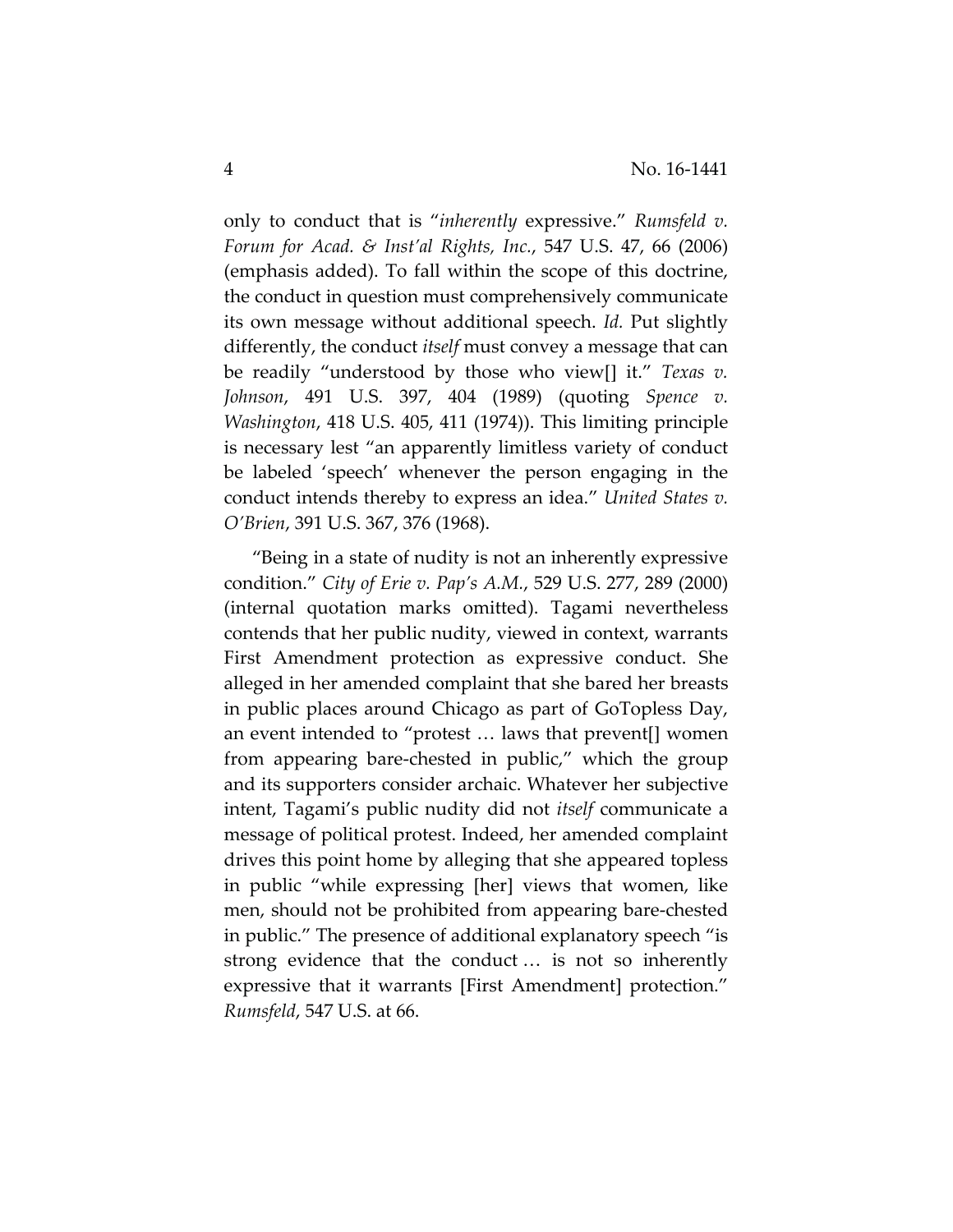Nor does the amended complaint offer any facts from which it might reasonably be inferred that onlookers would have readily understood that this public display of nudity was actually a political protest against the City's publicindecency ordinance. On this point the allegations here are not remotely analogous to the circumstances at issue in *Johnson*, the flag-burning case. There the Court held that "[t]he expressive, overtly political nature of th[e] conduct was both intentional and overwhelmingly apparent." *Johnson*, 491 U.S. at 406. It is not "overwhelmingly apparent" that a woman's act of baring her breasts in public expresses a political message.

Even if we assume for the sake of argument that Tagami's nudity was communicative enough to warrant some degree of First Amendment protection, the district judge was right to dismiss this claim. "[W]hen 'speech' and 'nonspeech' elements are combined in the same course of conduct, a sufficiently important governmental interest in regulating the nonspeech element can justify incidental limitations on First Amendment freedoms." *O'Brien*, 391 U.S. at 376. Under the *O'Brien* test, a law survives First Amendment scrutiny if

> (1) the regulation is within the constitutional power of the government; (2) the regulation furthers an important or substantial governmental interest; (3) the governmental interest is unrelated to the suppression of free expression; and (4) the restriction on alleged First Amendment freedoms is no greater than essential to further the government's interest.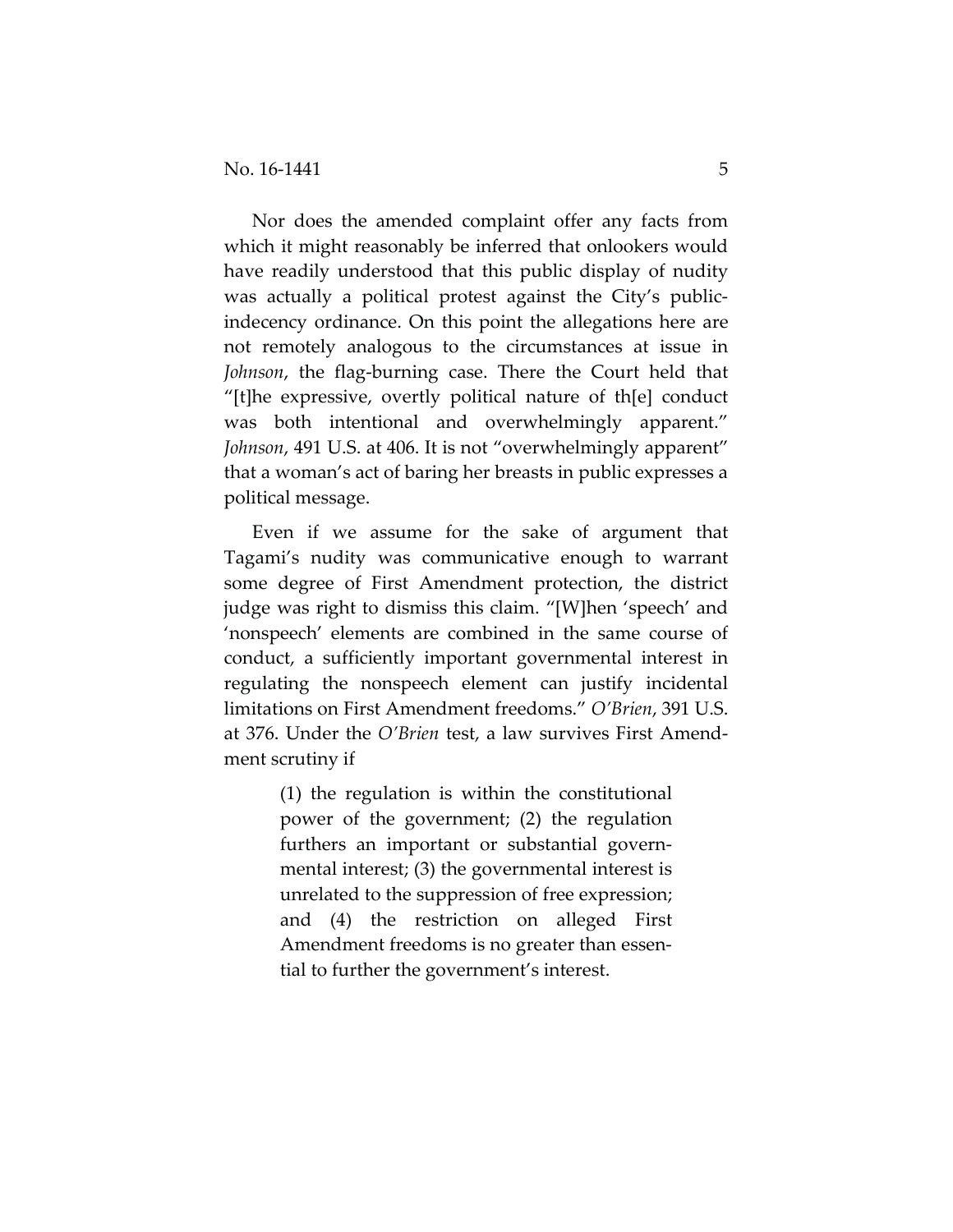*Foxxxy Ladyz Adult World, Inc. v. Village of Dix*, 779 F.3d 706, 712 (7th Cir. 2015) (describing *O'Brien*'s intermediate standard of scrutiny).

Tagami limits her argument to the second step of the *O'Brien* framework, challenging only the City's justification for banning public nudity. To defend the ordinance against this facial challenge, the City invokes its general interest in preserving health, safety, and traditional moral norms. More particularly, the City argues that the ordinance protects unwilling members of the public—especially children—from unwanted exposure to nudity.

Tagami insists that the City must produce *evidence* to support its justification for this law, so dismissal at the pleadings stage was improper. More specifically, she argues that the City has the burden to show, with evidence, that the ordinance is justified as a means to prevent the harmful secondary effects of public displays of nudity.

Not so—at least not in this context.<sup>1</sup> The Supreme Court has upheld a similar public-nudity ban under the *O'Brien* test based on history and tradition, without requiring an evidentiary showing. *See Barnes v. Glen Theatre, Inc.*, 501 U.S.

 $\overline{a}$ 

 $1$  Local governments sometimes point to the harmful secondary effects of exotic-dancing clubs to defend enforcement of public-nudity laws in that context. *See, e.g., Foxxxy Ladyz Adult World, Inc. v. Village of Dix*, 779 F.3d 706 (7th Cir. 2015); *Annex Books, Inc. v. City of Indianapolis*, 581 F.3d 460 (7th Cir. 2009). That justification, we've held, requires some evidentiary support. *See Foxxxy Ladyz*, 779 F.3d at 716. Chicago does not need a secondary-effects justification to defend this ordinance. As we explain in the text, *Barnes* suffices to defeat this facial challenge. The "secondary effects" line of cases is inapposite here.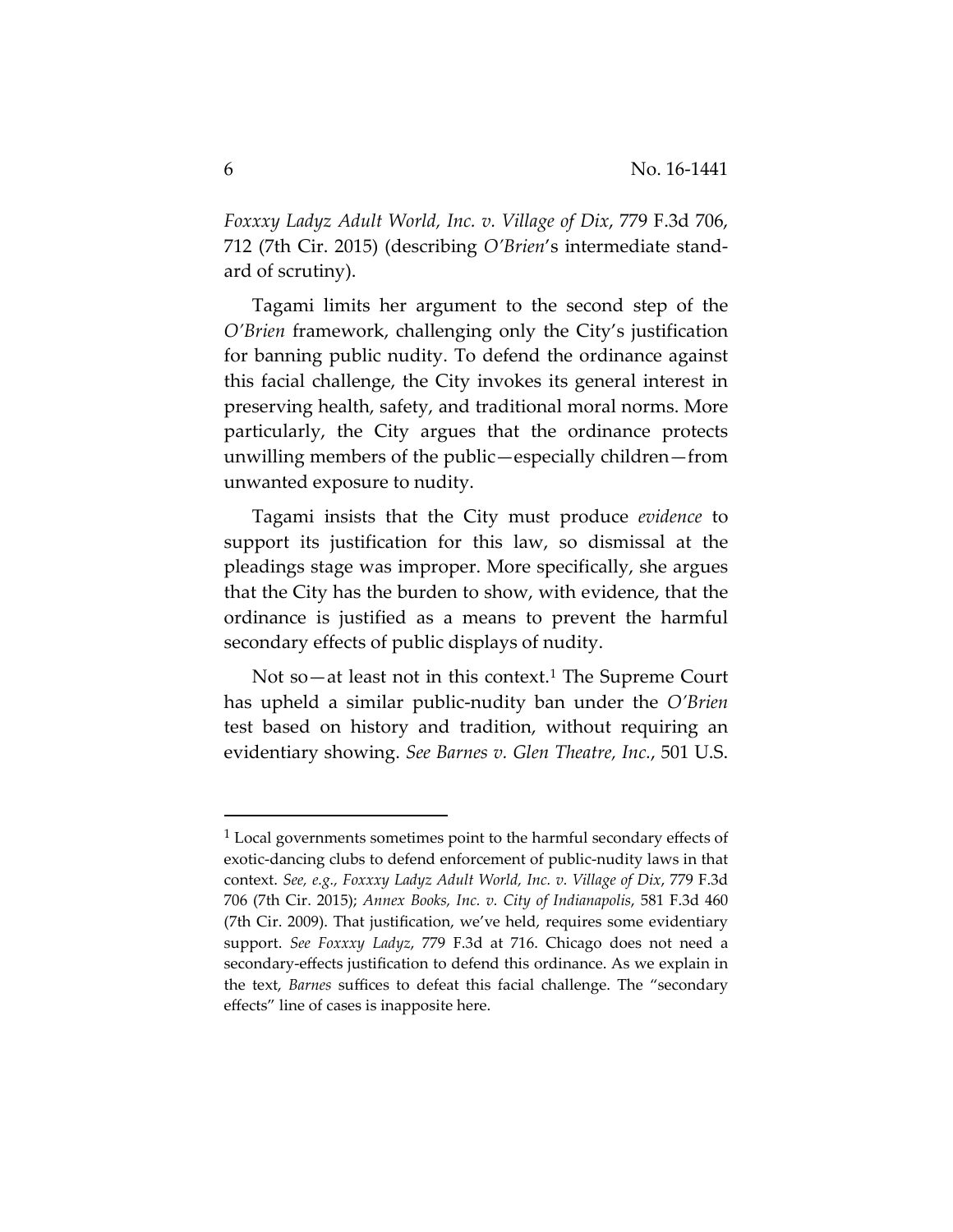560, 568–69 (1991). Here's the key part of the Court's reasoning:

> [T]he statute's purpose of protecting societal order and morality is clear from its text and history. Public indecency statutes of this sort are of ancient origin and presently exist in at least 47 States. Public indecency, including nudity, was a criminal offense at common law … . Public nudity was considered an act *malum in se*. Public indecency statutes … reflect moral disapproval of people appearing in the nude among strangers in public places.

… .

This and other public indecency statutes were designed to protect morals and public order. The traditional police power of the States is defined as the authority to provide for the public health, safety, and morals, and we have upheld such a basis for legislation.

Id. (citation omitted). Put more succinctly, the interest at stake here "is societal disapproval of nudity in public places and among strangers," *id.* at 572, so the prohibition "is not a means to some greater end, but an end in itself," *id.*

Chicago's ordinance has a similar pedigree. It has existed in one form or another for decades. Like other laws of this type, its essential purposes—promoting traditional moral norms and public order—are both self-evident and important enough to survive scrutiny under the *O'Brien* test. *Id.*  at 569.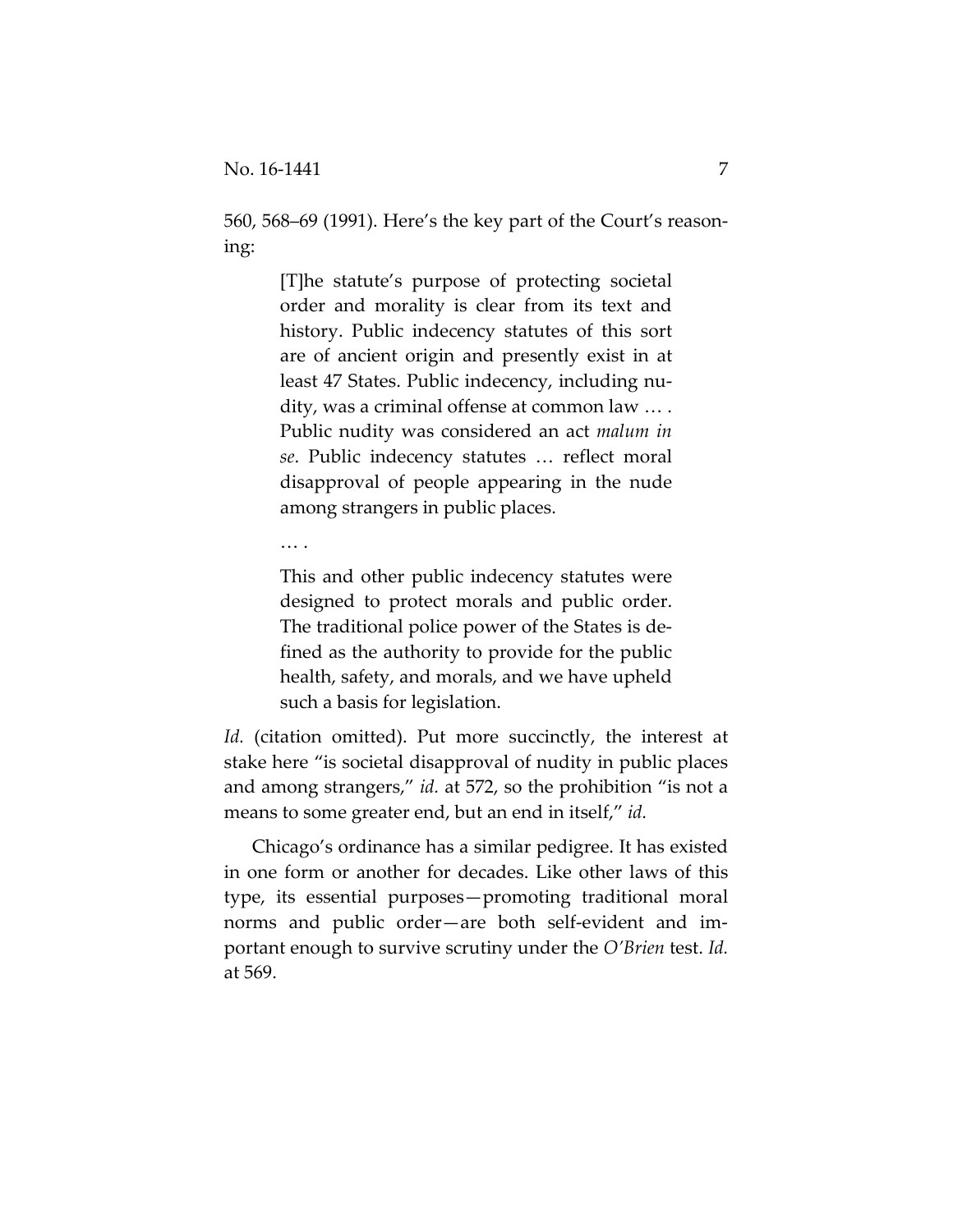Moving now to the equal-protection claim, the City advances a threshold argument that its public-nudity ordinance does not actually classify by sex, so the Equal Protection Clause is not implicated at all. As the City sees it, the ordinance treats men and women alike by equally prohibiting the public exposure of the male and female body parts that are conventionally considered to be intimate, erogenous, and private. The list of intimate body parts is longer for women than men, but that's wholly attributable to the basic physiological differences between the sexes.

This strikes us as a justification for this classification rather than an argument that no sex-based classification is at work here at all. On its face, the ordinance plainly *does*  impose different rules for women and men. It prohibits public exposure of "the breast at or below the upper edge of the areola thereof *of any female person*." CHICAGO, ILL., CODE § 8-8-080 (emphasis added).

Still, a law that classifies on the basis of sex is compatible with the Equal Protection Clause if the classification serves important governmental objectives and the "discriminatory means employed are substantially related to the achievement of those objectives." *United States v. Virginia*, 518 U.S. 515, 533 (1996) (quotation marks omitted). This intermediate level of judicial scrutiny recognizes that sex "has never been rejected as an impermissible classification in all instances." *Rostker v. Goldberg,* 453 U.S. 57, 69 n.7 (1981) (quotation marks omitted). "Physical differences between men and women … are enduring: [T]he two sexes are not fungible; a community made up exclusively of one [sex] is different from a community composed of both." *Virginia*, 518 U.S. at 533 (alterations in original) (quotation marks omitted).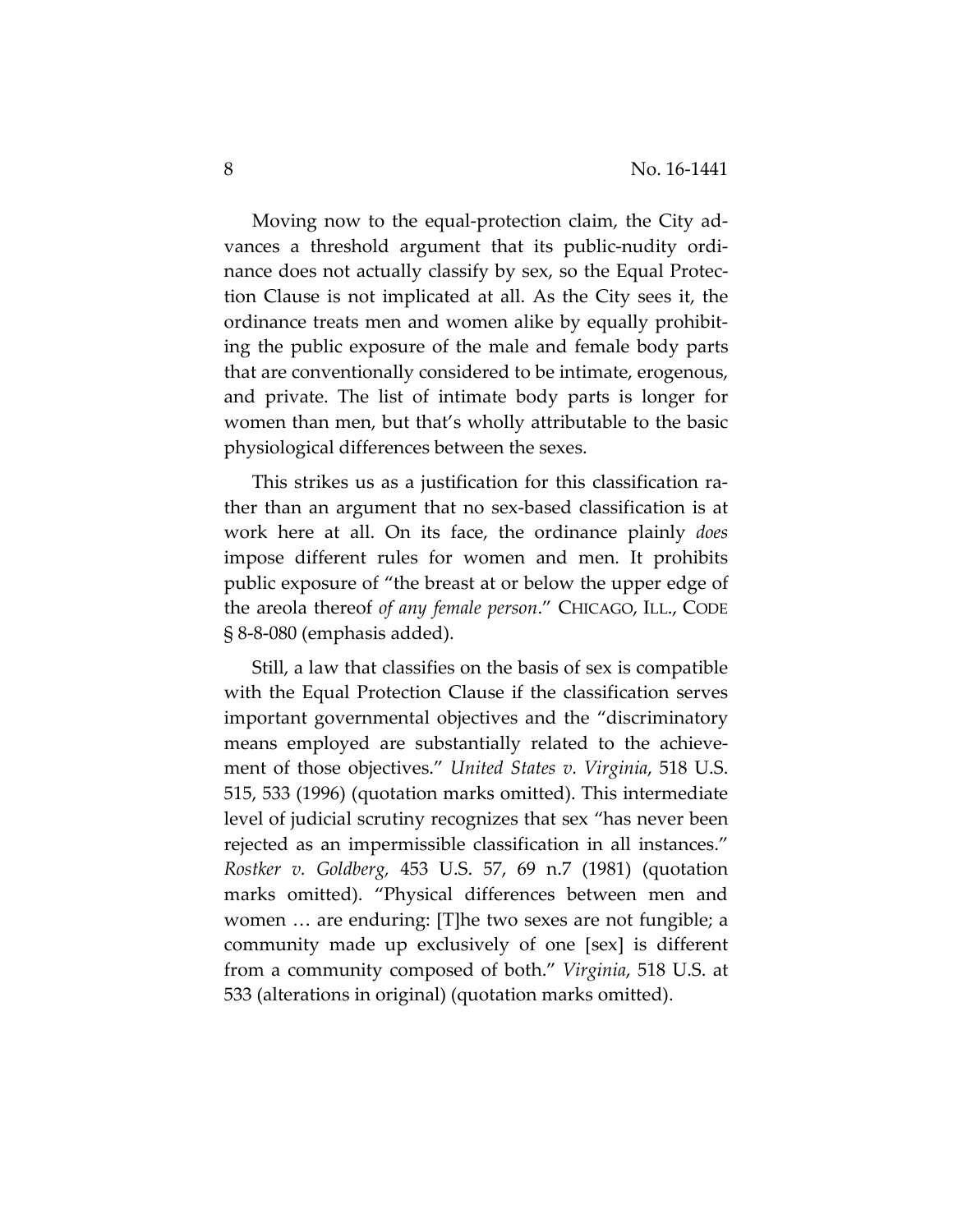The intermediate-scrutiny test for sex-based legal classifications is not meaningfully different than the *O'Brien* test for laws that burden expressive conduct. As we've just explained, Chicago's public-nudity ordinance easily survives review under *O'Brien*. Because the tests are materially identical, it follows that the City's ordinance withstands equal-protection challenge.

AFFIRMED.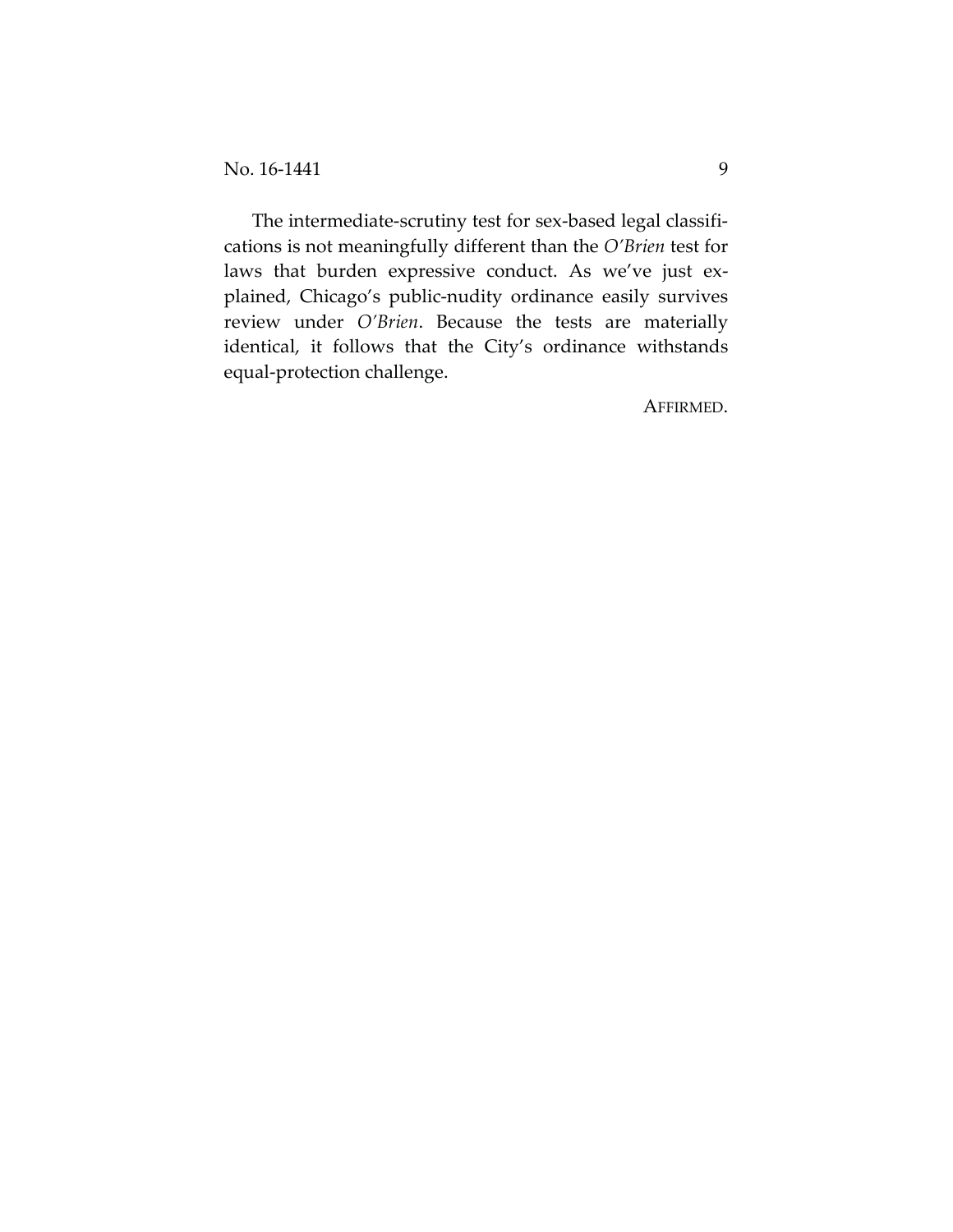ROVNER, *Circuit Judge,* dissenting. As in many First Amendment cases, the speech at issue here is that which offends many, makes many others uncomfortable, and may seem trivial and unimportant to most. The First Amendment protects not just the speech which a majority of people find persuasive and worthwhile, but to the contrary, its protections are most essential when the speech is that with which most take offense. See, e.g., *Rankin v. McPherson*, 483 U.S. 378, 387 (1987). This is the caveat that must be emphasized beyond all else in this case.

A court may not dismiss a case on the pleadings unless it appears "beyond a reasonable doubt that the plaintiff can prove no set of facts in support of his claim which would entitle him to relief." *Manning v. Miller*, 355 F.3d 1028, 1031 (7th Cir. 2004). We must always be mindful that when we dismiss a case on the pleadings, we deprive the parties of their day in court to marshal evidence to make the most persuasive argument for their rights. And when presented with a free speech claim, we must take care not to allow our own personal assessment of the worth of the speech to dictate whether the claim should be dismissed. In dismissing this case on the pleadings, the majority has declared that there is no set of facts under which Sonoko Tagami's participation in an annual "Go Topless Day" protest—an event sponsored by a 501(c)(3) group advocating for gender equality in indecency ordinances—could be viewed as expressive conduct. *Forrest v. Universal Sav. Bank, F.A.*, 507 F.3d 540, 542 (7th Cir. 2007). This, the majority says, is because Tagami's nudity is conduct rather than expressive speech. To support this contention, the majority relies on the fact that Tagami accompanied the baring of her breasts with additional explanatory speech—that is, she and her group explained their conduct,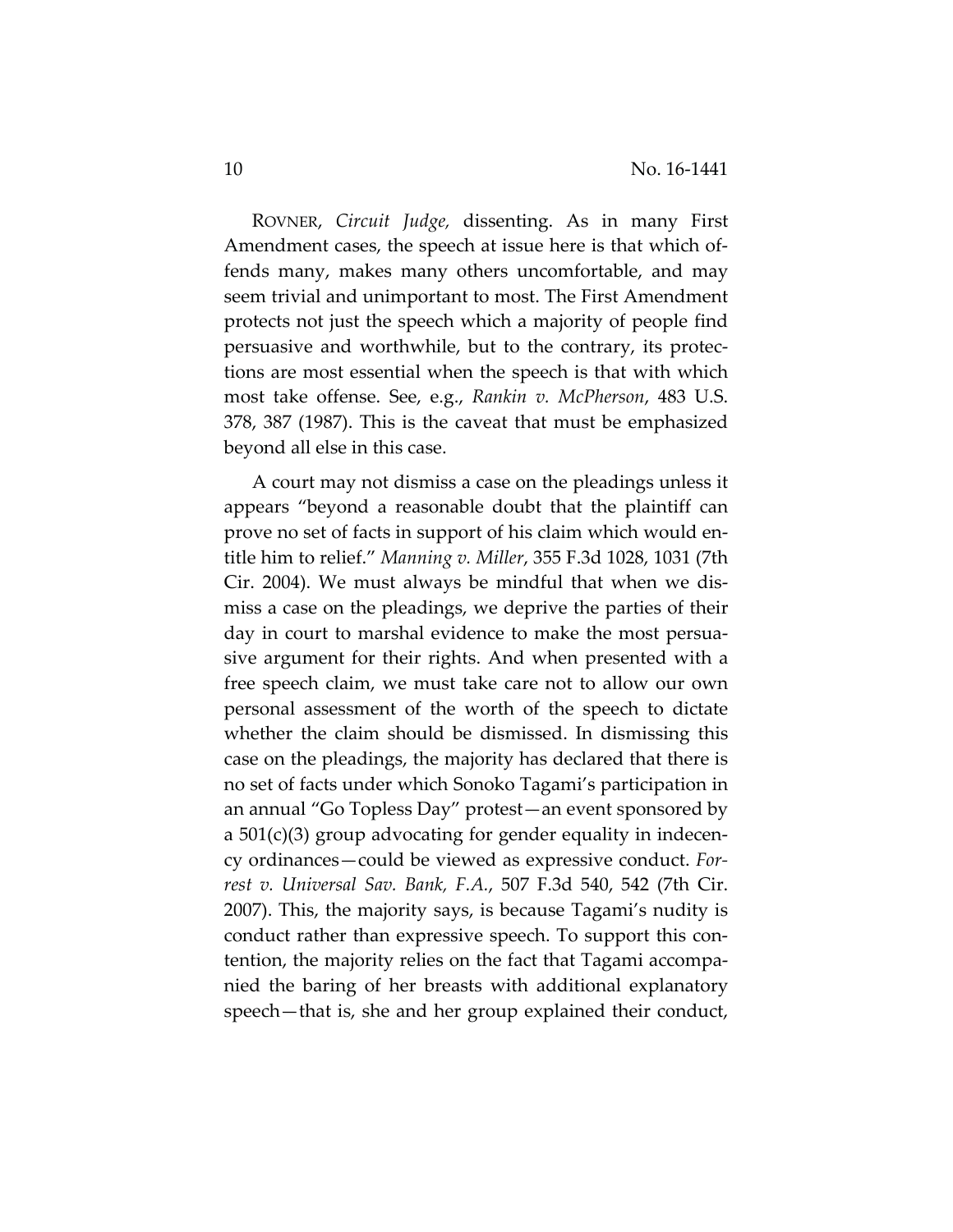passed out fliers and otherwise voiced the purpose of their protest. According to the majority, the fact that Tagami appeared topless while also expressing her views about nudity "is strong evidence that the conduct … is not so inherently expressive that it warrants [First Amendment] protection." Majority at 4, citing *Rumsfeld v. Forum for Acad. & Institutional Rights, Inc.*, 547 U.S. 47, 66 (2006). Conduct is sufficiently expressive when the intent of it is to convey a particularized message and the likelihood is great that those who view the conduct will understand the message. *Texas v. Johnson*, 491 U.S. 397, 404 (1989). In *Rumsfeld*, the Court held that the act of barring military recruiters from using campus facilities to conduct law school interviews in protest of the military's anti-gay policies was not inherently expressive because the casual observer would not understand what message the ban was conveying without an accompanying explanation *Id.* And it is true in that fact scenario that the casual observer could not possibly know why the recruiters had been barred, or even that they had been barred, absent some explanation.

The majority nakedly [?] declares that "Tagami's public nudity did not *itself* communicate a message of political protest," but rather required accompanying explanation. But the fact that Tagami included some explanation with her conduct does not necessitate a finding that her message would not have been understood otherwise. Accompanying explanations do not turn expressive conduct into non-expressive conduct. Otherwise wearing a black armband would constitute expressive conduct, but wearing an armband and shouting "No more war!" would not. See *Tinker v. Des Moines Indep. Cmty. Sch. Dist.*, 393 U.S. 503 (1969). Nor can one evaluate the expressive content of public nudity divorced from the context in which it occurs. It is akin to taking a picture of a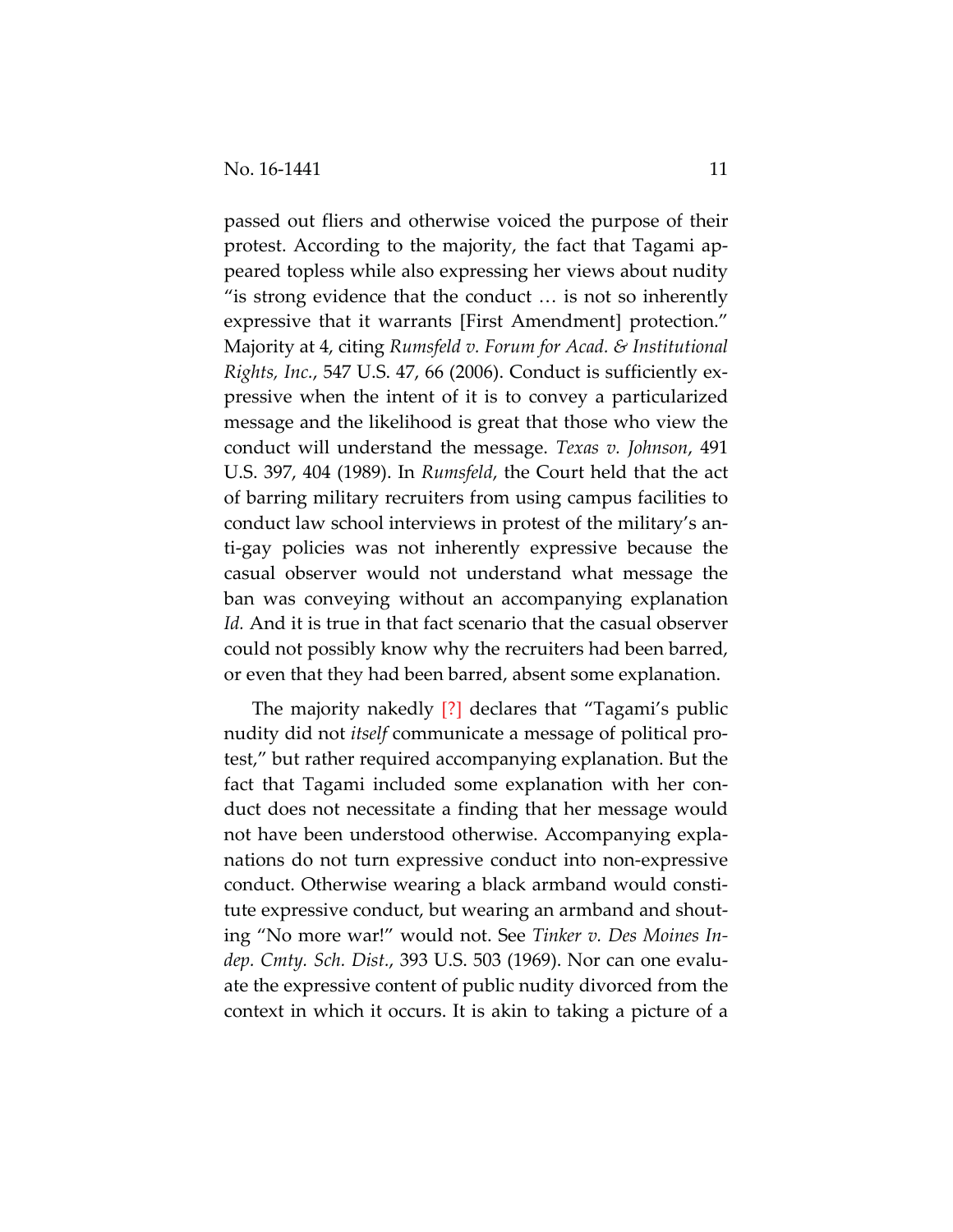recent women's march protest and enlarging it again and again to isolate a single marcher wearing a pink hat and concluding from the picture of a single hat-wearing marcher alone that the conduct is not expressive because the wearing of a hat "d[oes] not *itself* communicate a message of political protest." See Majority at 4*.*

There could not be a clearer example of conduct as speech than the one here. Tagami was not sunbathing topless to even her tan lines, swinging topless on a light post to earn money, streaking across a football field to appear on television, or even nursing a baby (conduct that is exempted from the reach of the ordinance ). Her conduct had but one purpose—to engage in a political protest challenging the City's ordinance on indecent exposure. Tagami engaged in the paradigm of First Amendment speech—a public protest on public land in which the participants sought to change a law that, on its face, treats women differently than men. It is difficult to imagine conduct more directly linked to the message than that in which Tagami engaged. The ordinance prohibits bare (female) breasts; Tagami bared her breasts in protest. (To be more precise, Tagami apparently intended to comply with, but push the limits of the ordinance by painting her breasts with opaque paint.) The baring of breasts uniquely conveyed the intensity of the expression of protest and also the degree of commitment of the protestor. We are a society that expresses itself with displays on our bodies ranging from messaged t-shirts and hats, provocative clothing, tattoos, arm bands, and lapel pins. Perhaps this is why so many of our seminal free expression cases involve protected expressive conduct of clothing or the absence of it. See, e.g. *Tinker*, 393 U.S. 503 (arm bands to protest the war); *Cohen v. California*, 403 U.S. 15, 16 (1971) (a jacket bearing the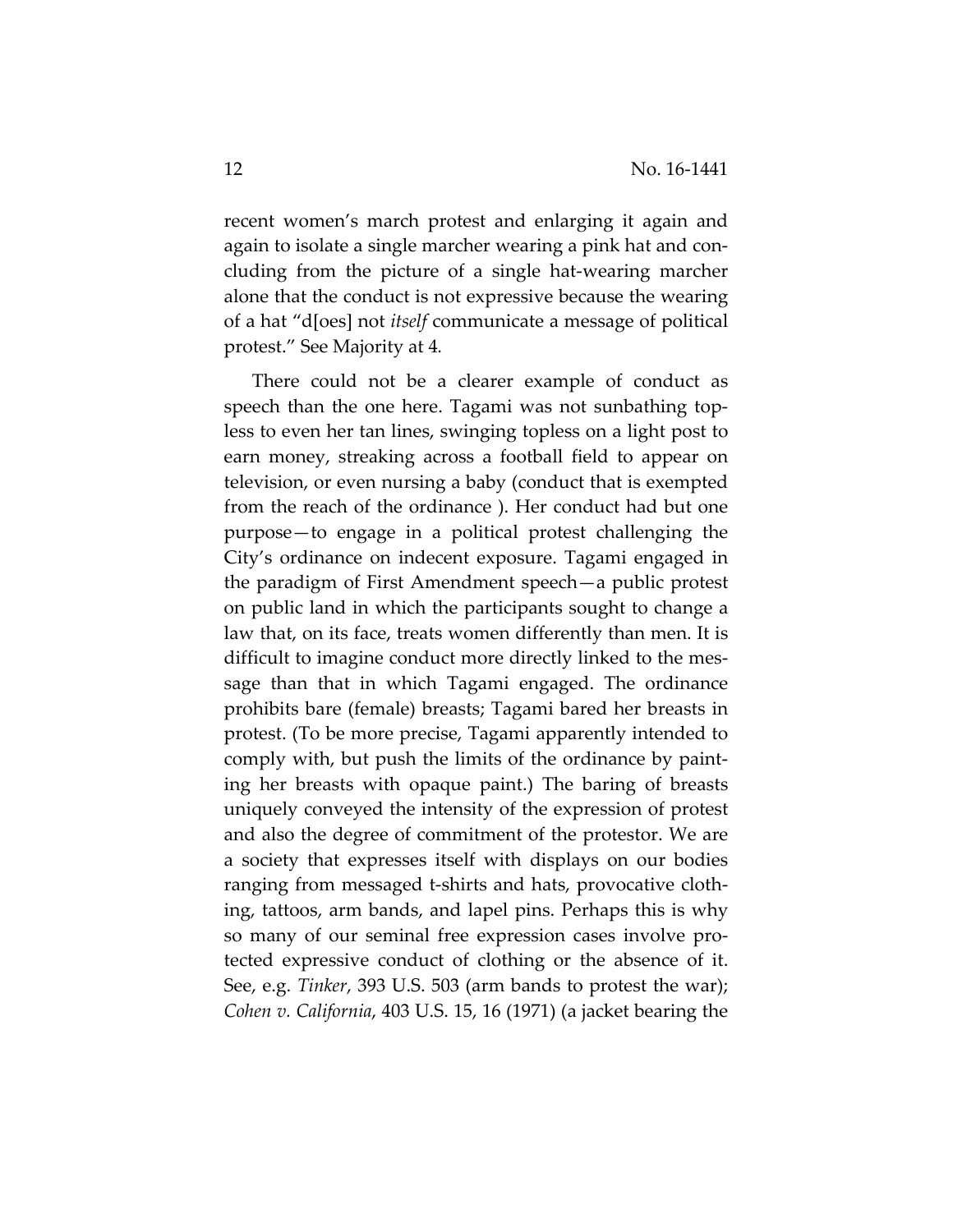words "F#\*k the Draft"); *Barnes v. Glen Theatre, Inc.*, 501 U.S. 560, 566, (1991) (nude dancing is expressive conduct); *Nuxoll ex rel. Nuxoll v. Indian Prairie Sch. Dist. # 204*, 523 F.3d 668, 676 (7th Cir. 2008) (student protesting gay rights day with shirt bearing the slogan "Be Happy, Not Gay"). See also, *Brandt v. Bd. of Educ. of City of Chicago*, 480 F.3d 460, 465 (7th Cir. 2007) ("For that matter, parading in public wearing no clothing at all can, depending on the circumstances, convey a political message."). Public nudity may not always be "*inherently* expressive," *See City of Erie*, 529 U.S. at 299, (and I can think of many situations in which it would not be), but to declare, as a matter of law, that it can *never* be expressive is the quintessence of throwing out the free-expression baby with the non-expressive-conduct bath water.

Although Tagami's conduct clearly was expressive, the City might still have a legitimate reason for prohibiting it. The majority concludes that the purpose of "promoting traditional moral norms and public order—are both selfevident and important enough to survive scrutiny under the *O'Brien* test." Majority at 7. It is true that in our society female breasts have been sexualized as objects of desire while the breasts of men have not. There is no biological basis for this distinction. The primary functional difference between the female breast and the male breast is not a sexual one, but rather, just the opposite—the fact that the former has the potential to provide milk to sustain a baby, while the latter does not. The City's claim therefore boils down to a desire to perpetuate a stereotype that female breasts are primarily the objects of desire, and male breasts are not. As a district court reasoned in a similar case, we should not "accept the notion … that we should continue a stereotypical distinction 'rightly or wrongly,' or that something passes constitutional mus-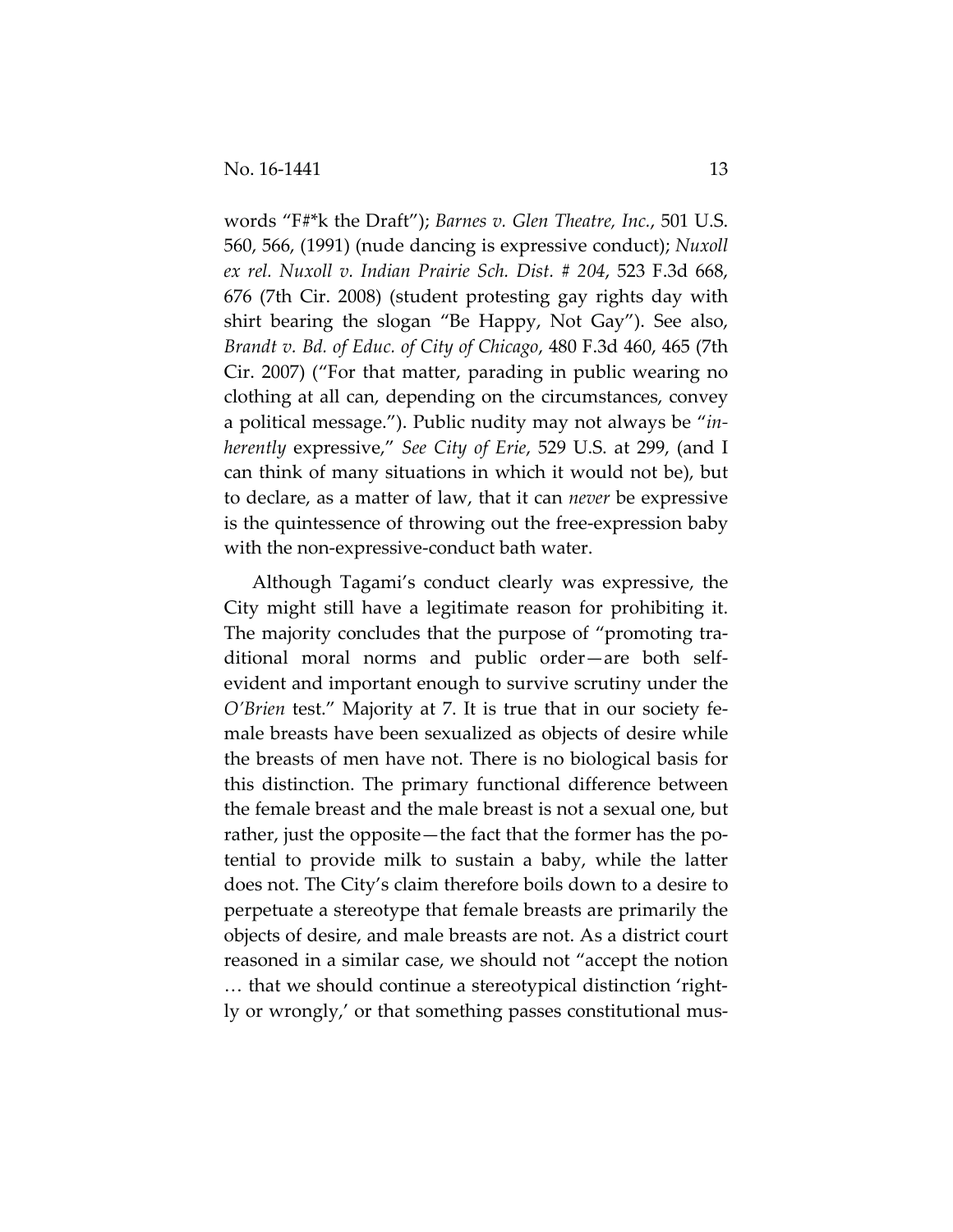ter because it has historically been a part of 'our culture.'" *Free the Nipple-Fort Collins v. City of Fort Collins, Colorado*, 237 F. Supp. 3d 1126, 1133 (D. Colo. 2017). Had we done so we would not now have women lawyers, women jurors, women estate administrators or women military cadets. *Id.* I cannot say for certain what the ultimate outcome in this case would be after a full airing of the evidence, but to declare that Tagami's conduct cannot be a protected expression of free speech under any circumstances is premature.

Whether Tagami's conduct was sufficiently expressive and whether the City will be able to demonstrate a sufficient justification under *O'Brien* for banning the showing of the female breast below the upper edge of the areola are not matters that can be resolved on a motion to dismiss. And it is that aspect and only that aspect—the prematurity of this decision—from which I dissent.

Nor should Tagami's equal protection claim have been dismissed at the pleading stage. As my colleagues rightly acknowledge, Chicago's ordinance proscribing "indecent exposure or dress" on its face treats men and women differently, making it an offense only for women to bare their breasts in public. That differential treatment must be grounded in an "exceedingly persuasive justification." *Sessions v. Morales-Santana*, 137 S. Ct. 1678, 1690 (2017) (quoting *United States v. Virginia*, 518 U.S. 515, 524 (1996)). Of course male and female anatomies are different. But, as we noted, the principal respect in which the female breast is different is the role it plays in feeding infants, and yet that is the one purpose for which Chicago *permits* the female breast to be exposed in public. Apart from breastfeeding, it is societal perception rather than form and function that categorically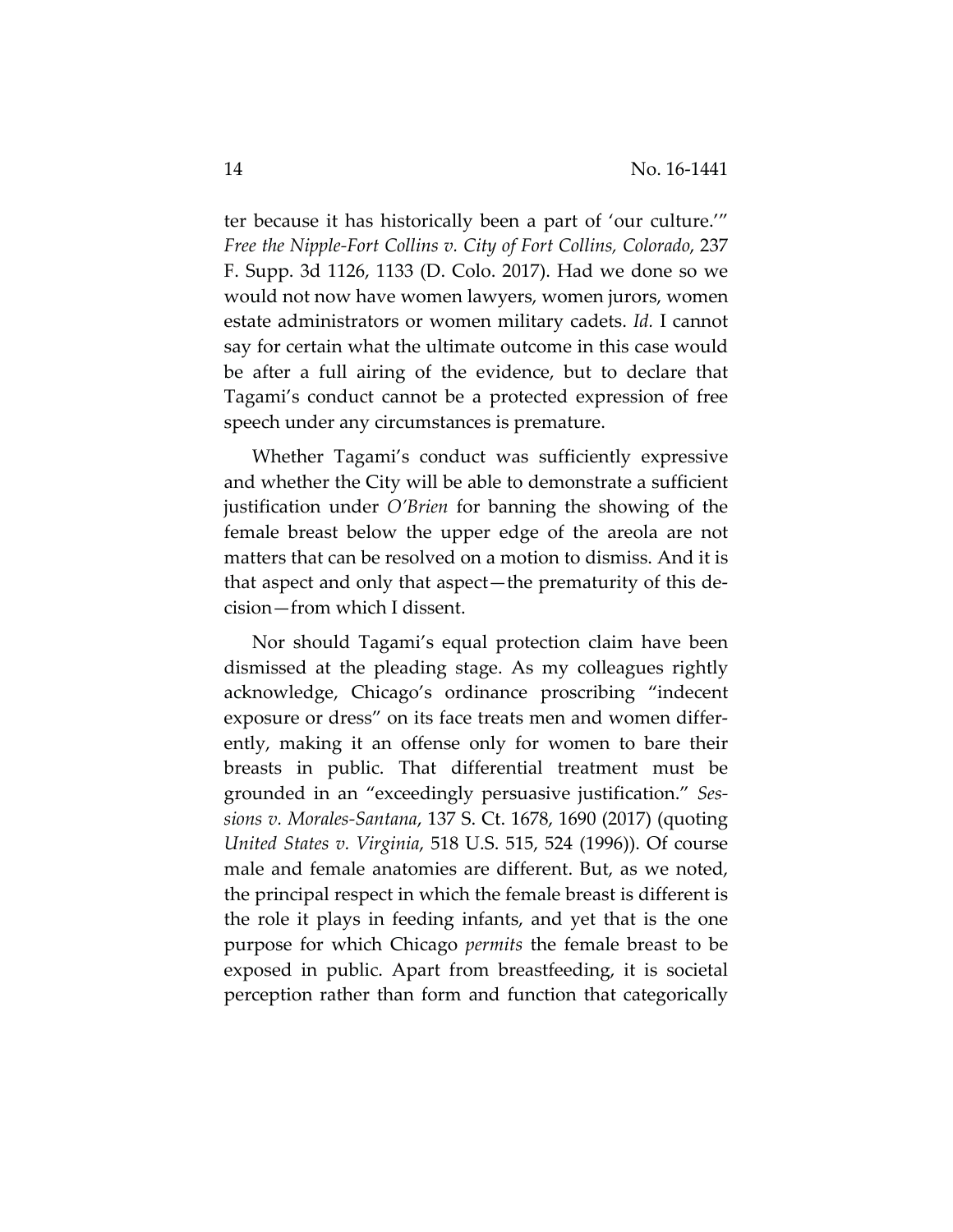distinguishes the female breast from the male: in our culture, a woman's breast has long been viewed as uniquely sexual and titillating. *See Free the Nipple-Fort Collins*, 237 F. Supp. 3d at 1132–33. Any invocation of tradition and moral values in support of a law that facially discriminates among classes of people calls for a healthy dose of skepticism on our part, as historical norms are as likely to reflect longstanding biases as they are reasonable distinctions. *See Morales-Santana*, 137 S. Ct. at 1692–93 (noting that the Court views with suspicion laws that rely on stereotypes concerning men's and women's respective social roles); *Obergefell v. Hodges*, 135 S. Ct. 2584, 2604–05 (2015) (noting essential role Equal Protection Clause plays in identifying inequalities previously "unnoticed and unchallenged"); *Lawrence v. Texas*, 539 U.S. 558, 571 (2003) ("Our obligation is to define the liberty of all, not to mandate our own moral code.") (quoting *Planned Parenthood of SE Penn. v. Casey*, 505 U.S. 833, 850 (1992)); *People v. Santorelli*, 600 N.E.2d 232, 236 (N.Y. 1992) (Titone, J., concurring) ("where 'public sensibilities' constitute the justification for a gender-based classification, the fundamental question is whether the particular 'sensibility' to be protected is, in fact, a reflection of archaic prejudice or a manifestation of a legitimate government objective"). Whether out of reverence or fear of female breasts, Chicago's ordinance calls attention to and sexualizes the female form, *see Free the Nipple-Fort Collins*, 237 F. Supp. 3d at 1133, and imposes a burden of public modesty on women alone, with ramifications that likely extend beyond the public way. Women, like men, take their bodies with them everywhere, and when the law imposes a different code of dress on women, when it requires them to cover up in a way that men need not, it is quite possible that women will be treated differently—in the workplace, in the